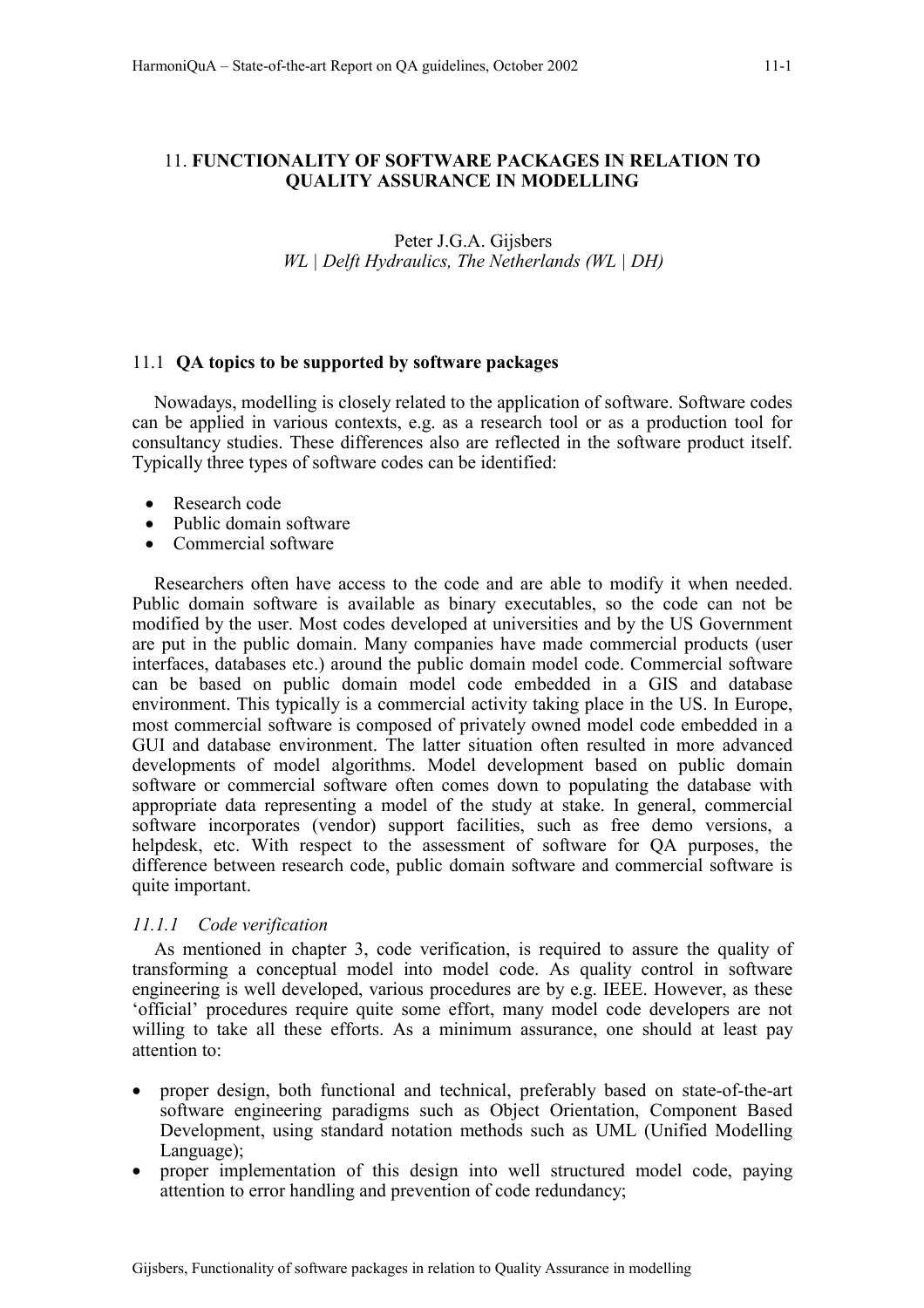- code review by a software engineer or another IT-specialist which is not involved in the code development;
- extensive testing of the model behaviour under the various ranges of applicability, i.e. does the model behave as expected.

### *11.1.2 Reproducibility, data consistency and tracking, archiving*

Quality Assurance in modelling studies is highly related to the ability of a modeller to reproduce previous steps of a modelling process as well as to restore model runs being executed and archived. Preferably each set of model data at any step of the modelling process (input/output, intermediate or final, partially complete or not), can be traced and reproduced, using a reference which can be associated with the model journal.

To attain this objective, the software system should incorporate a mechanism for consistent management of data sets related to a specific step in the modelling study. A common name for this type of management is 'case management' or 'scenario management'. The tasks of this management system are:

- to preserve consistent sets of model input with associated model output:
- to enable identification and tracing of those data sets;
- to enable identification underlying model codes;
- to enable data storage and archiving.

As an organisation might run several projects or model studies, a hierarchical management structure is required in which the highest level is 'study/project' management. Each study has its own model journal and its own case management, i.e. case management is at the second level.

The challenge of product developers creating such data management systems is to create a flexible system which allows modifications in input data and naming of models and files, without loosing the consistency in the entire chain of data sets associated to a model run.

### *11.1.3 Quality control on model input*

Data collection for a modelling study always is a difficult issue. Often, the modeller is happy with any information available. Unfortunately however, model studies are sometimes taking place without thorough checking of the data. This check is of special importance to the data sets used for calibration and validation. Inconsistency in multiple-year time series (e.g. due to the move of a measurement station downstream of a confluence or intake) might not be noticed, while it prevents a model from being well calibrated. A modeller might come to the conclusion that the fit after calibration is bad, blaming the model, while in reality this bad fit might be caused by inconsistencies in the data set.

A modeller should at least perform some basic validation checks on temporal and spatial consistency of time series applied.

### *11.1.4 Quality control on model output*

Quality control on model output is a widespread issue, having relations to code verification (i.e. the model behaviour test), sensitivity analysis of the conceptual model and its implemented model code, model calibration, justification of site-specific model behaviour (i.e. does it represent the real world system behaviour) and uncertainty analysis. From a software perspective, calibration, sensitivity analysis and uncertainty analysis are closely related as they all deal with modification of the model input while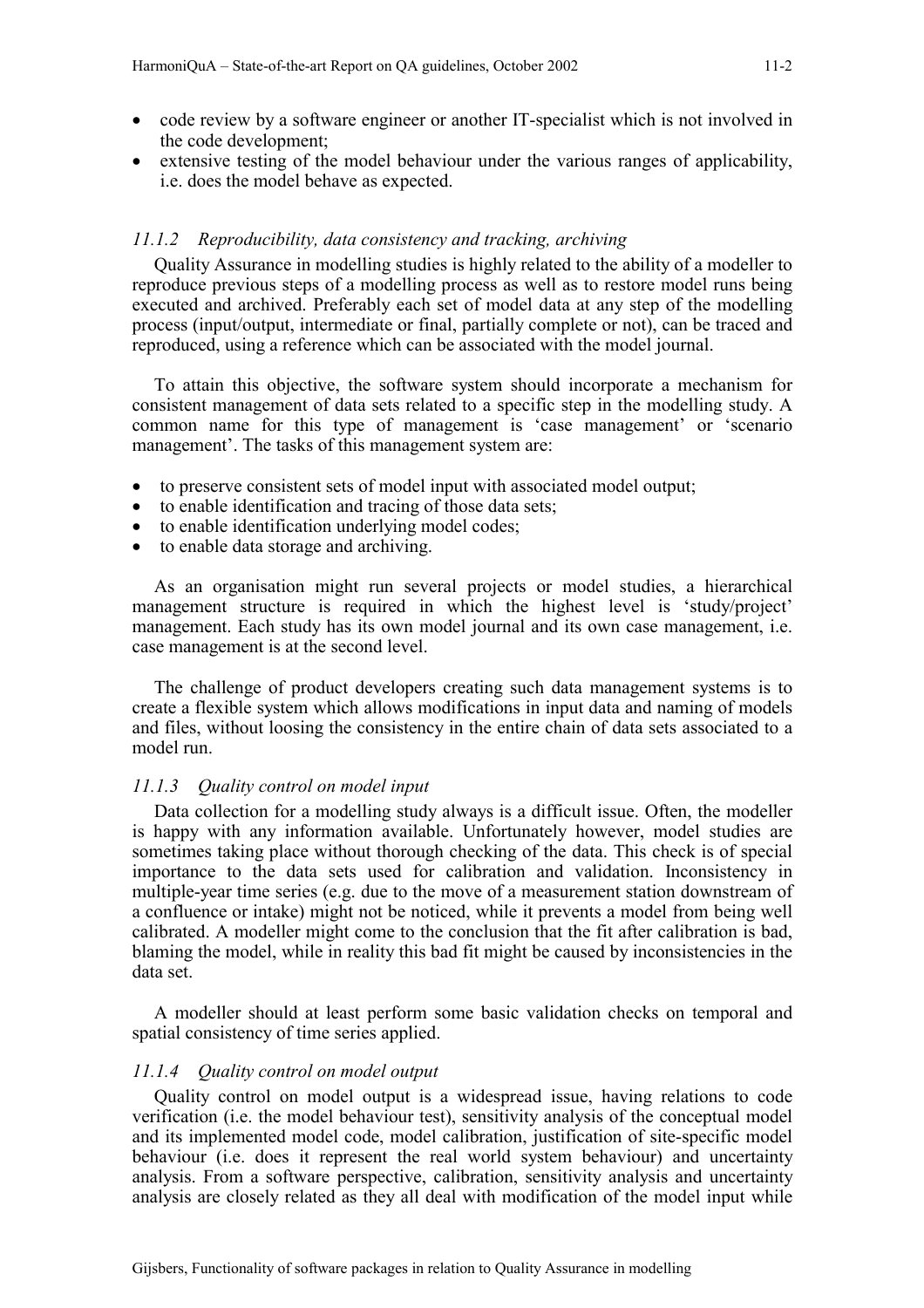assessing the resulting output with some kind of performance indicator. These issues will be dealt with in a separate section.

The standard means of quality control on model output is visual inspection, requiring generation of appropriate model output at various levels of detail and/or aggregation. In addition, modelling software might provide specific methods to perform standard tests such as balance checks, robustness tests, unit dimension tests and split sample tests.

An example for extensive balance checking is the so-called 'fraction' method. In this method, all 'sources' (inflow series) are 'labelled' (e.g. given a concentration of value '1'), and the matter is routed (as a conservative matter) throughout the system. At each location in the system, the fractions from the various 'sources' all should add up till value '1'. If not, some matter is lost by the model. This fraction-method is very appropriate in checking the validity of model schematisations as well as the computational algorithms.

## *11.1.5 Facilities for model calibration and uncertainty analysis*

Models need to be calibrated. Manual calibration as well as uncertainty analysis, often based on some 'trial and error' approach, is a tedious task, but in some cases the only way forward. Manual calibration is time consuming, not only because of its nonoptimised search technique, but also due to the time span needed for one evaluation (from data modification to evaluation of outcome). Sometimes software developers improved this situation a bit by developing a GUI dedicated to calibration (i.e. providing quick access to relevant input parameters and model run activation, and presenting output in a format dedicated to calibration purposes).

In various modelling domains, automatic calibration tools, based on 'classical' parameter optimisation, are quite popular. Although model calibration only requires adjustment of input data sets, some calibration tools require modification of the modelling software source code. In case of R&D-oriented modelling software this might not be a big issue, as the model user often is the owner of the source code. However, the majority of the consultancy work is undertaken with modelling software, which is only available as a compiled binary component. In these situations, this modification is not possible, as the model user typically does not own the source code. In such situations, calibration software would be more appropriate if they could interact with modelling software at the data level (input/output).

Sometimes a 'classical' parameter optimisation approach is too limited in its capability to developed well-calibrated models addressing complex 3D-problems. In these circumstances, other techniques, such as inverse modelling, can be more appropriate [see e.g. Hill, 1998]. However, the mathematical problem at stake is such specific, that development of specific software tools is required. These tools can even be dedicated for a specific model software application at a certain study area.

### *11.1.6 Linking modelling software with HarmoniQuA-tools*

Four tools will be developed within the HarmoniQuA project, all to be available as stand-alone or plug-in version [see the Requirements Analysis report of HarmoniQuA (work package 2)]:

- A guideline tool;
- A monitoring tool;
- A report tool:
- An advisor tool.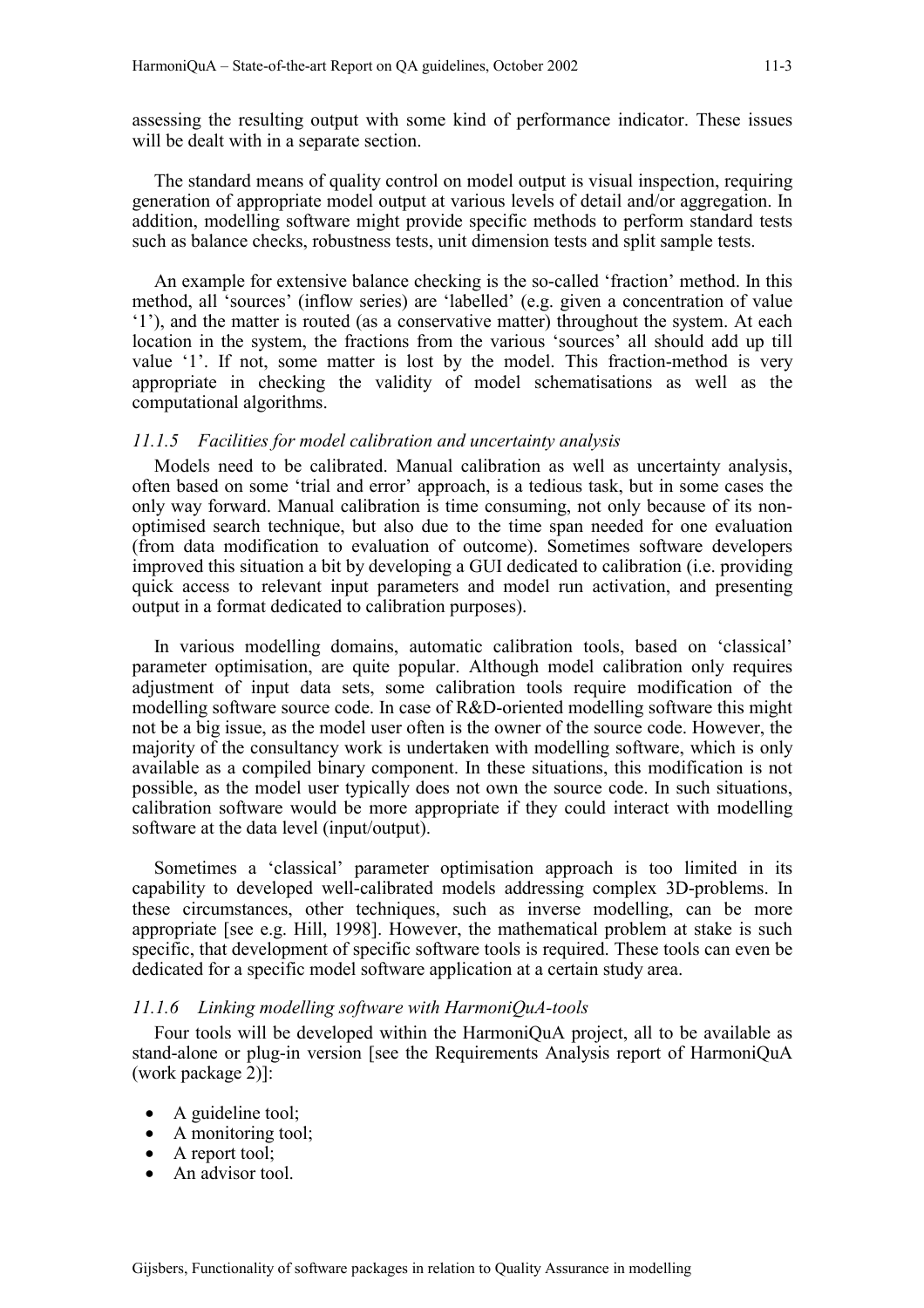Modelling software will have a close connection with the monitoring tool, i.e. the tool that records and stores all Modelling & Simulation activities. All information of a specific M&S job will be stored on a model record. Model records will be combined and stored in a model archive. Each model record contains in this way every activity of a model job and other tools can use this information.

It is foreseen that the link between the modelling software and the monitoring tool should at least accommodate exchange of meta-information, including references to model runs or model data sets in preparation. This link is associated with the ability to meet the requirements described in Section 11.1.2 on reproducibility, data consistency, tracking, and archiving.

### 11.2 **Review of functionalities of model codes within the respective domains**

### *11.2.1 Reproducibility, data consistency and tracking, archiving*

Commercial water related modelling software, and sometimes public domain software, generally accommodate some way of data management such as naming of models and model runs. Associated data files often are grouped in one (or a few) folders. However, control is often a weak point in case of input data modifications outside the main Graphical User Interface. This weakness partly occurs due to the dilemma to allow flexibility allowing modifications (e.g. during model preparation, or during trail-and-error analysis) while keeping a consistent and well traceable data set.

For instance, SOBEK, a software suite of WL | Delft Hydraulics for urban, rural and river systems (hydrology, hydrodynamics and water quality), contains a case management system which by some users is considered very strict (and therefore not considered user friendly). This product compares an internally registered time of modification with the time registered in the hard disk repository. Modifications outside the GUI will result in differences, that are flagged by the case management system.

Infoworks, a software suite of Wallingford Software Ltd. (rivers, water supply & distribution, waste water), provides management of model data and accommodates multiple users. Furthermore, it provides model version control and audit trail through a central 'master' database.

The MIKE suite from DHI Water  $\&$  Environment (urban drainage, water supply  $\&$ distribution) also contains features of scenario management.

WaterGEMS (water distribution modelling) by Haested Methods (US) contains a data and scenario management system.

Other widely used software packages are less clear in their scenario management capabilities, although the large ones do in some way account for it (e.g. US-based products such as SMS, GMS, WMS for respectively surface water, groundwater and watersheds, by Environmental Monitoring Systems, Inc.).

### *11.2.2 Quality control on model input*

Model calibration plays an important role in quality control on model input. However, model calibration is not the only means to control the quality of a model. Many software packages allow visual inspection and modification of model input. Automated validation checks are often included to take care that the model data fulfils the requirements of the computational core (e.g. is all required data specified?). Seldom however, automated validation checks are incorporated which can warn the modeller for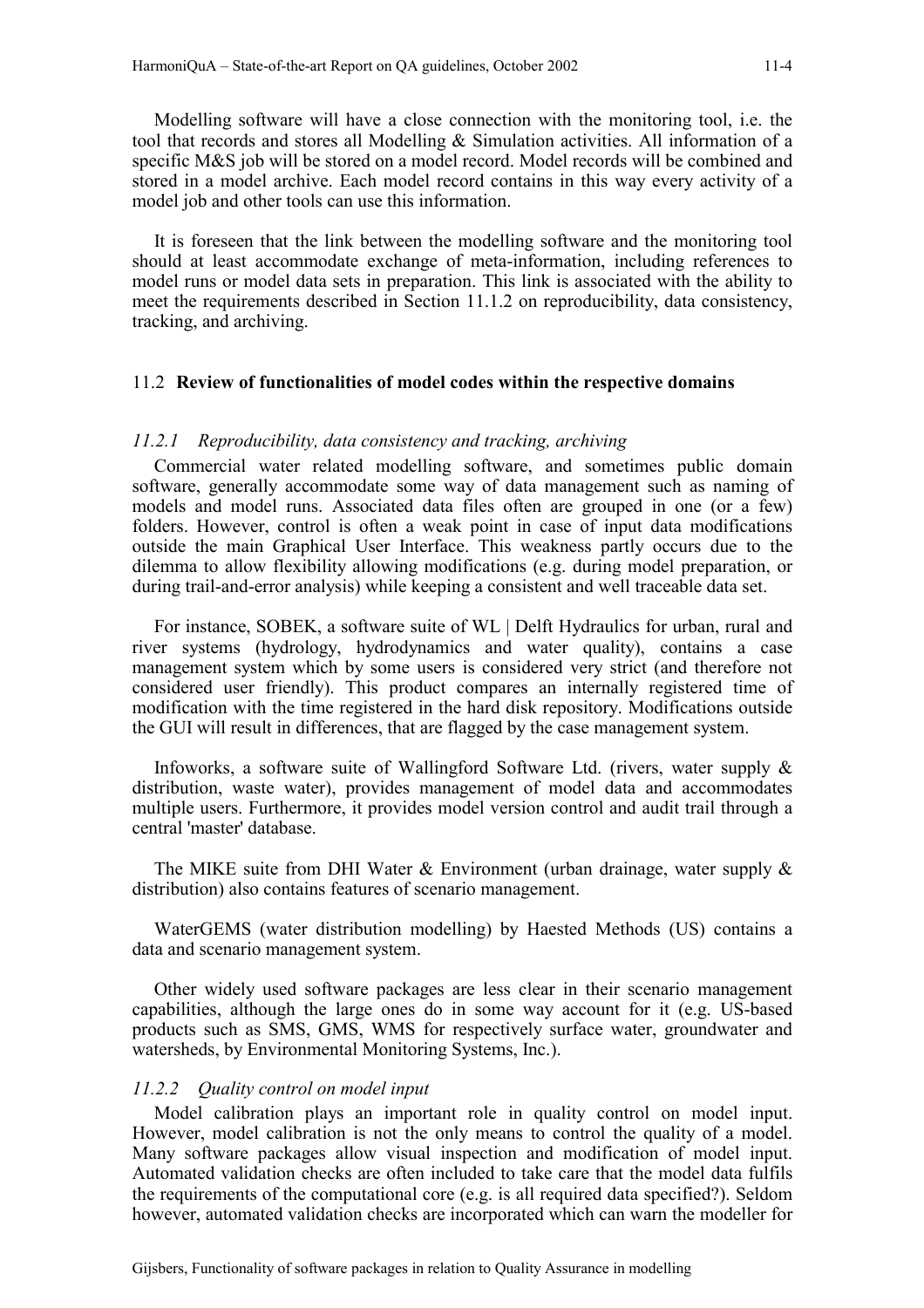'garbage input'. The underlying reason is the difficulty to identify 'garbage-data' from 'no-garbage data', other than by basic checks on allowable ranges.

Some dedicated software packages (i.e. non-model packages) are available to check spatial and temporal consistency of monitored water related data which might be used as boundary conditions or for calibration purposes. Commercial software packages dedicated to this task in hydrological data validation and management are HYMOS (WL | Delft Hydraulics, NL), GANDALF (DHI Water & Environment), HYDATA (CEH Wallingford, UK), WISKI (Kisters AG, D) and HYDRON/TimeStudio (Hydron, AU). The latter two include fully equipped telemetry systems).

### *11.2.3 Quality control on model output*

Quality control on model output is typically done by visual inspection of simulation results. Many packages can provide both aggregated overviews as well as details on a time-step basis. Seldom, specific tools or methods are available to perform standard tests such as balance checks or robustness tests. The fraction-method that has been mentioned earlier in this chapter, which is an example of a balance check, is applied in software of WL | Delft Hydraulics, but it does not seem to be widespread in the world.

### *11.2.4 Facilities for model calibration and uncertainty analysis*

As model calibration is a time-consuming effort, many codes have been developed for this purpose. Again, a distinction can be made between research codes, public domain codes, commercial codes, combinations of these (such as PEST and MODFLOW) and dedicated calibration modules incorporated in commercial simulation packages (e.g. Infoworks, WaterGEMS, MIKE SHE, GMS). Typically these codes deliver one 'optimal' parameter set, without any notification that a variety of parameter sets might result in similar output.

### 11.3 **Analysis, conclusions and recommendations**

Many commercial software products provide some basic facilities relevant to QA. Each on its own way and each paying more attention to one than the other. Only few software packages accommodate a clear referencing system which can be used as the HarmoniQuA monitoring tool. Quality control tools for model output, other than visual inspection, seem to be the least well developed. Auto-calibration tools become more widespread, but have the disadvantage to provide an 'optimal' set of parameters, without indicating what other sets of parameters might also be suitable.

Research model codes seldom account for the type of code version control and data management needed to meet QA objectives such as reproduction of model results. Public domain software is somewhere in the middle. E.g. the computational algorithm MODFLOW is available in many software products where each of them has specific pro's and cons in relation QA aspects.

### 11.4 **Acknowledgements**

The present work was carried out within the Project "Harmonising Quality Assurance in model based catchments and river basin management (HarmoniQuA)", which is partly funded by the EC Energy, Environment and Sustainable Development programme (Contract EVK2-CT2001-00097).